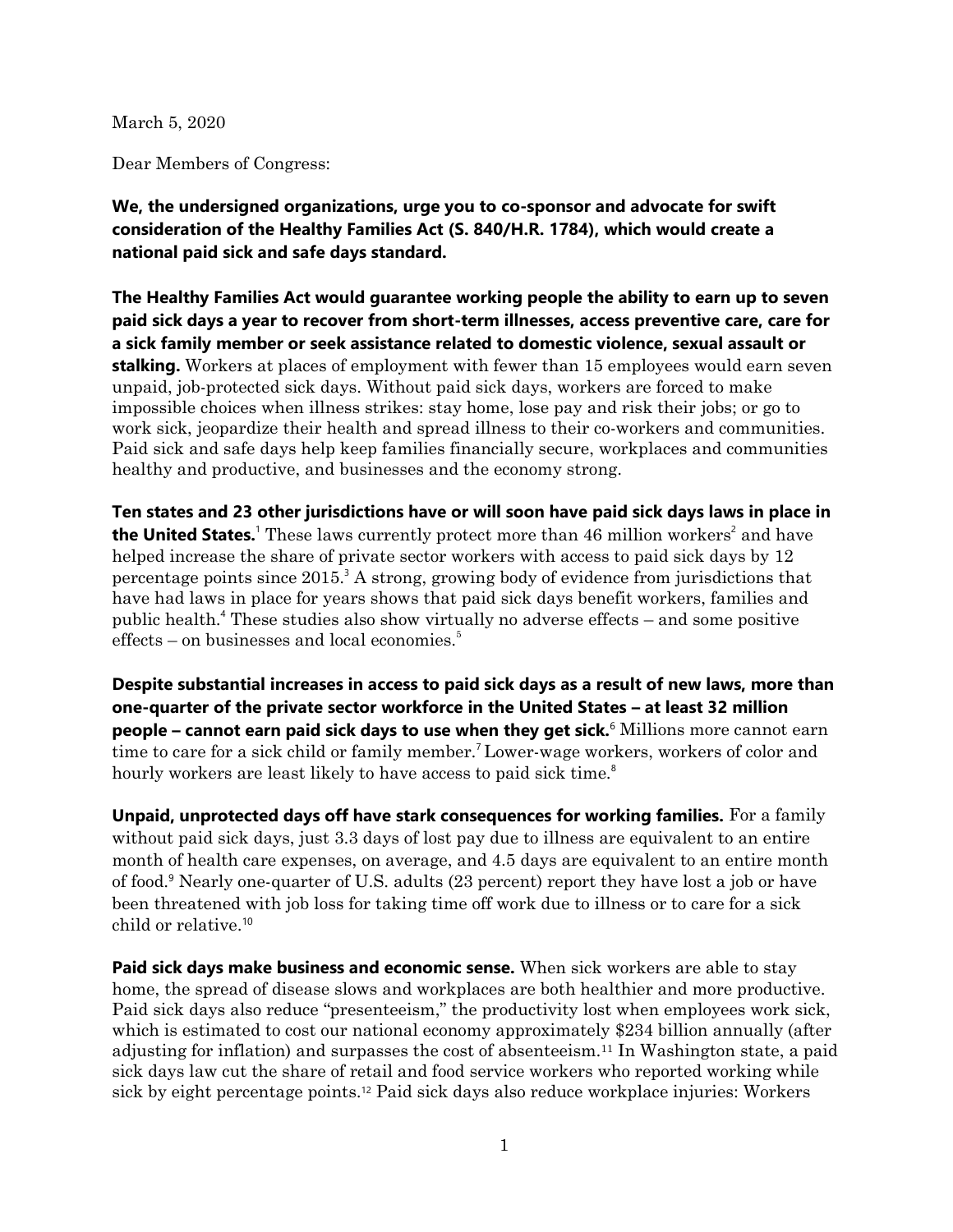who earn paid sick days are 28 percent less likely than workers who don't earn paid sick days to be injured on the job,<sup>13</sup> and research from Connecticut shows that enacting a paid sick days law reduces occupational injuries – with the greatest difference among workers in high-risk occupations. 14

### **Grave public health consequences can result when workers do not have paid sick days.**

Workers in jobs that require frequent contact with the public, including those in food preparation and service, personal home care and child care, are among the least likely to have paid sick days and the most likely to be unable to afford to take an unpaid day away from work.<sup>15</sup> Without paid sick days, workers are forced to take unpaid leave or work sick. Workers without paid sick days are more likely to report going to work with a contagious illness like the flu.<sup>16</sup> This puts workers, customers and businesses in danger.

## **Ensuring all workers can earn paid sick days would significantly reduce health care**

**expenditures.** People without paid sick days are more likely to incur high health care expenses<sup>17</sup> and are more likely to seek treatment at an emergency department because they can't take time off to get care during regular business hours.<sup>18</sup> If all workers had paid sick days, 1.3 million emergency room visits could be prevented each year, saving \$1.1 billion annually.<sup>19</sup> More than half of these savings — \$517 million — would accrue to taxpayerfunded health insurance programs, such as Medicare, Medicaid and the State Children's Health Insurance Program.<sup>20</sup> Workers with paid sick days are more likely to get regular cancer screenings and preventive care,<sup>21</sup> holding down health care costs and improving longterm health.

**Paid sick days enable working parents to care for their children when they are sick shortening recovery time and reducing community contagion.** Parents without paid sick days are nearly twice as likely as parents with paid sick days to send a sick child to school or day care.<sup>22</sup> When parents have no choice but to do so, children's health and educational attainment is put at risk — as is the health of classmates, teachers, school staff and child care providers.

**Women are disproportionately affected by the nation's lack of paid sick days, which jeopardizes the economic stability of families increasingly dependent on women's wages.**  Women make up more than half the workforce<sup>23</sup> and two-thirds of U.S. mothers are breadwinners or co-breadwinners for their families. <sup>24</sup> Yet, overwhelmingly, mothers still have primary responsibility for selecting their children's doctors, accompanying children to appointments and getting them recommended care.<sup>25</sup> In 2014, nearly 4 in 10 employed mothers (39 percent) said they alone must miss work when a sick child needs to stay home, compared to 3 percent of working fathers. Among these mothers, 60 percent were not paid when they take that time, up significantly from 45 percent in 2004.<sup>26</sup>

**Like paid sick days, paid "safe" days are critical for workers' productivity, security and well-being.** In a 2018 survey of domestic violence survivors, nearly three-fourths (73 percent) reported that financial problems forced them to remain with their abusers longer than they wanted or to return after having left, and more than half (53 percent) said they lost a job because of the abuse.<sup>27</sup> Because survivors of domestic violence are at increased risk of harm during and shortly after separating from an abusive partner,<sup>28</sup> it is essential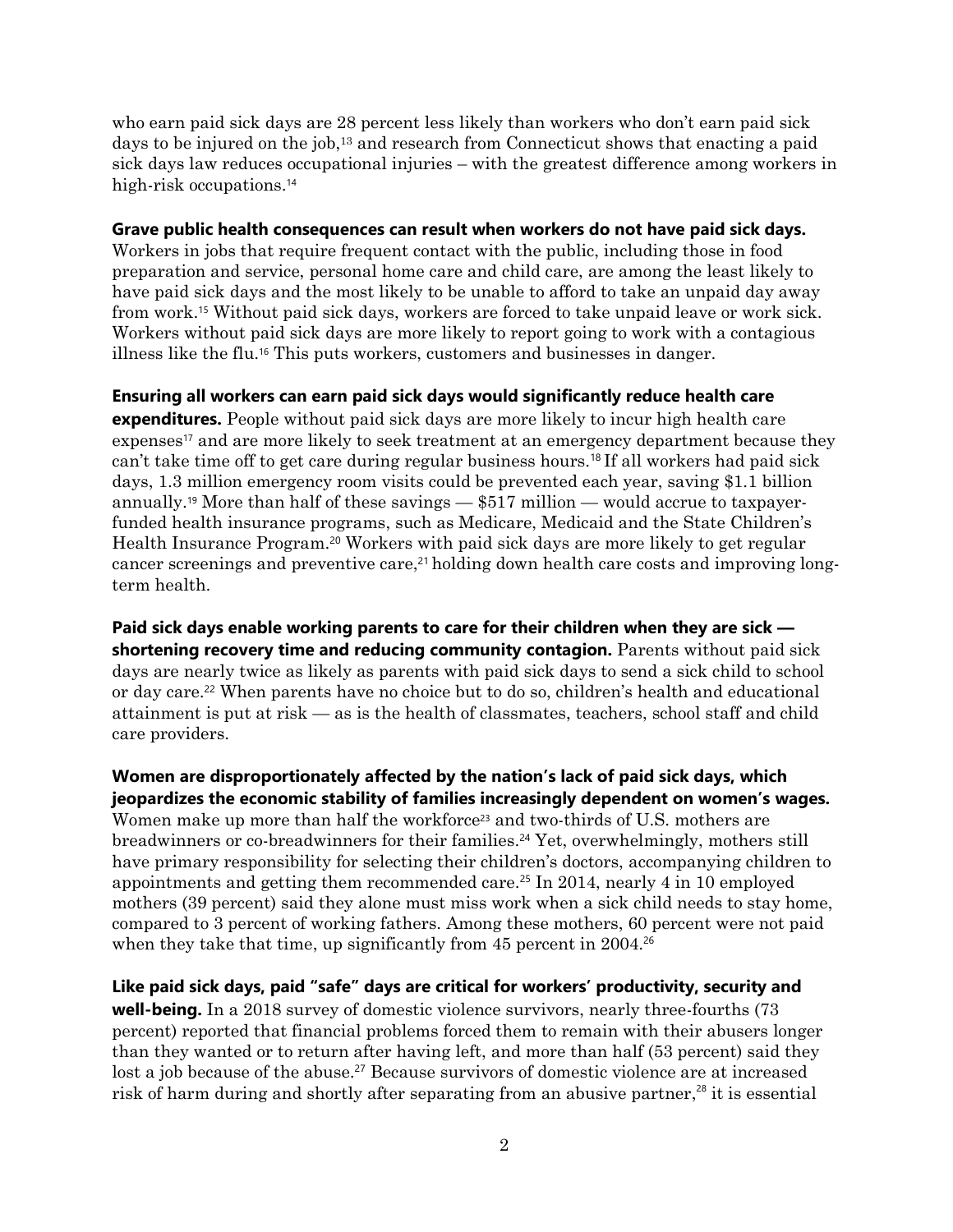that they be able to find shelter, file restraining orders, attend court dates or receive counseling to prevent further abuse and continue working.

# **The Healthy Families Act would strengthen workers and families, businesses and the**

**economy.** It would guarantee workers across the country the right to earn paid sick and safe days no matter where they live, bringing the rest of the United States in line with the states and cities that have passed these laws and much of the rest of the world.

We urge you to demonstrate your strong commitment to our nation's working families by co-sponsoring the Healthy Families Act and advocating for swift consideration. Thank you.

Sincerely,

1,000 Days 9to5, National Association of Working Women A Better Balance AFL-CIO African American Ministers in Action American Association of People with Disabilities American Association of University Women (AAUW) American Civil Liberties Union American Federation of State, County and Municipal Employees (AFSCME) American Federation of Teachers American Public Health Association The Arc of the United States Asian Pacific American Labor Alliance (APALA) Autistic Self Advocacy Network BreastfeedLA California Partnership to End Domestic Violence Casa de Esperanza: National Latin@ Network for Healthy Families and Communities Center for Law and Social Policy (CLASP) Center for Popular Democracy Center for Public Policy Priorities Center for WorkLife Law Coalition for Social Justice Coalition of Labor Union Women Coalition of Labor Union Women- CA Capital Chapter Coalition of Labor Union Women- GPA Chapter Coalition of Labor Union Women- Missouri State Chapter Coalition of Labor Union Women- New Jersey Chapter Coalition of Labor Union Women- Northeast Cleveland Chapter Coalition of Labor Union Women- Philadelphia Chapter Coalition of Labor Union Women- Rhode Island Chapter Coalition on Human Needs Communications Workers of America (CWA) Community Service Society of New York Congregation of Our Lady of Charity of the Good Shepherd, US Provinces Daily Kos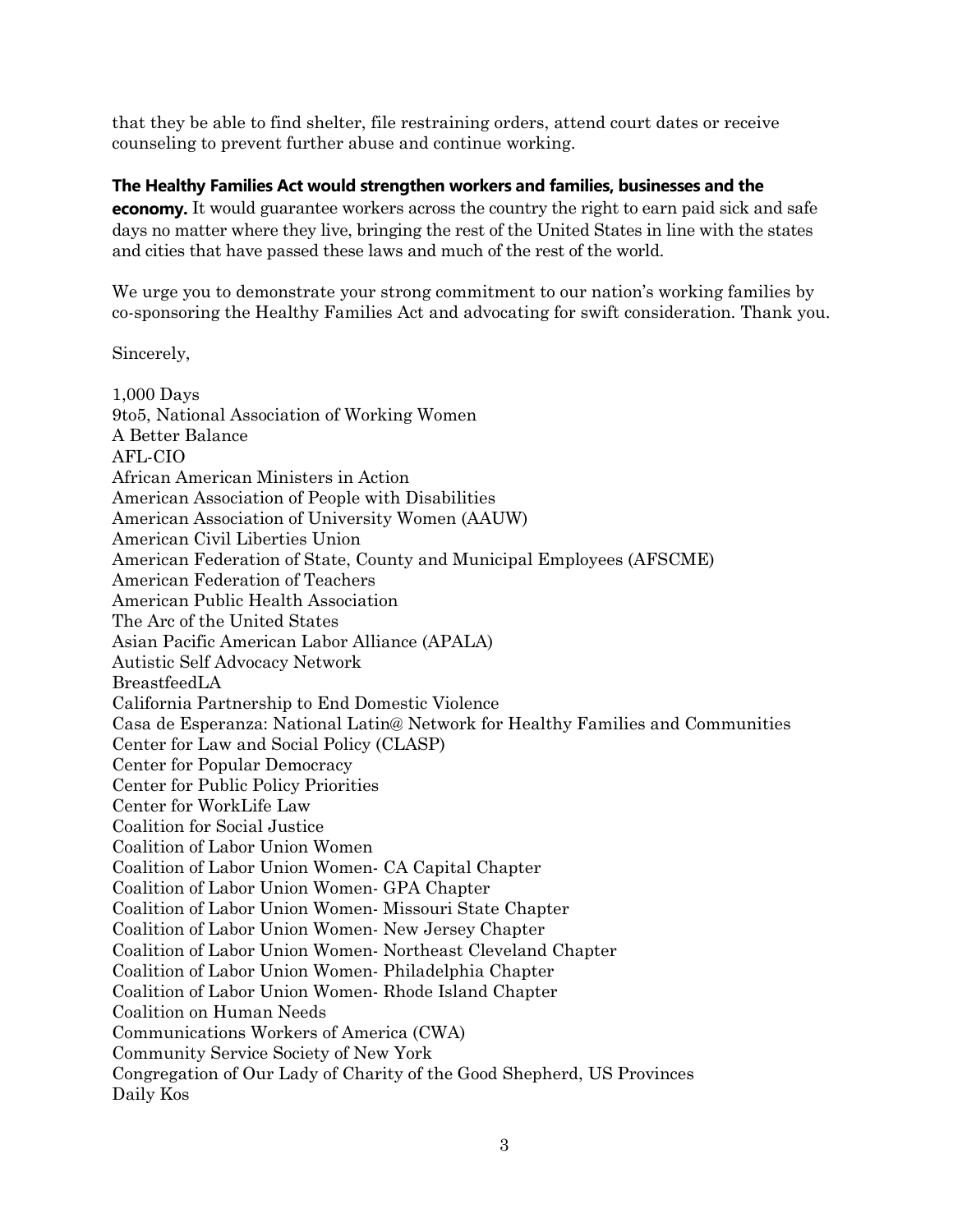Demos Economic Opportunity Institute The Epilepsy Foundation The Episcopal Diocese of MD Equal Justice Center Equal Rights Advocates Faith in Public Life Family Values @ Work Farmworker Association of Florida First Focus Campaign for Children Florida Institute on Research and Education (FIRE) Food Chain Workers Alliance Futures Without Violence Greater New York Labor-Religion Coalition Hadassah, The Women's Zionist Organization of America, Inc. Human Rights Campaign Innovation Ohio In Our Own Voice: National Black Women's Reproductive Justice Agenda Interfaith Worker Justice International Federation of Professional and Technical Engineers Union Jewish Women International Jobs With Justice Labor Project for Working Families The Leadership Conference on Civil and Human Rights Legal Aid At Work Maine Women's Lobby Main Street Alliance Maryland Center on Economic Policy Mi Familia Vota Minnesota NOW MomsRising Mothering Justice Movement Advancement Project NAACP National Advocacy Center of the Sisters of the Good Shepherd National Alliance for Caregiving National Alliance to End Sexual Violence National Asian Pacific American Women's Forum (NAPAWF) National Association of Social Workers National Center for Lesbian Rights National Center for Transgender Equality National Coalition of 100 Black Women, Inc. –Queen City Metropolitan Chapter National Council of Jewish Women National Education Association National Employment Law Project National Employment Lawyers Association National Health Law Program National Institute for Reproductive Health National Network to End Domestic Violence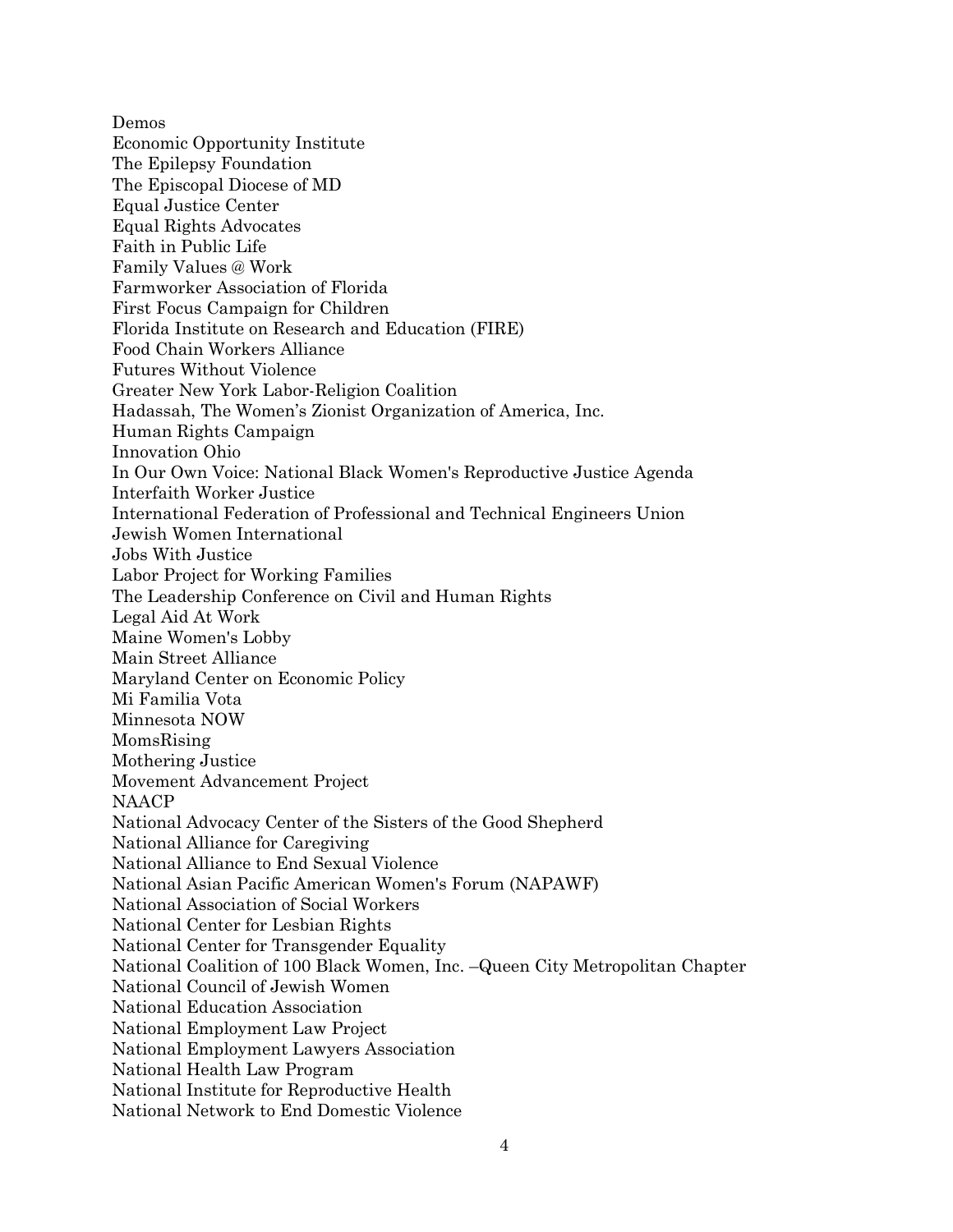National Organization for Women National Partnership for Women & Families National Physicians Alliance National Physicians Alliance - New York Chapter National Resource Center on Domestic Violence National WIC Association National Women's Law Center NEAT - the National Equality Action Team NETWORK Lobby for Catholic Social Justice New Jersey Policy Perspective New Jersey Time to Care Coalition New York Child Care Coalition New York Paid Leave Coalition North Carolina Justice Center Ohio Domestic Violence Network Ohio Women's Public Policy Network Organize Florida Oxfam America PathWays PA Pennsylvania Council of Churches People For the American Way People's Action PFLAG National Public Justice Center Sargent Shriver National Center on Poverty Law SEIU 32BJ Service Employees International Union (SEIU) Service Women's Action Network (SWAN) South Florida Interfaith Worker Justice SWPA National Organization for Women Trust for America's Health U.S. Breastfeeding Committee UltraViolet Union for Reform Judaism Unitarian Universalist Women's Federation United Auto Workers (UAW) United Food and Commercial Workers International Union (UFCW) URGE: Unite for Reproductive & Gender Equity Voices for Progress Women Employed Women of Reform Judaism The Women's Law Center of Maryland Women's Law Project Working Families Party Young Invincibles YWCA San Francisco & Marin YWCA USA ZERO TO THREE